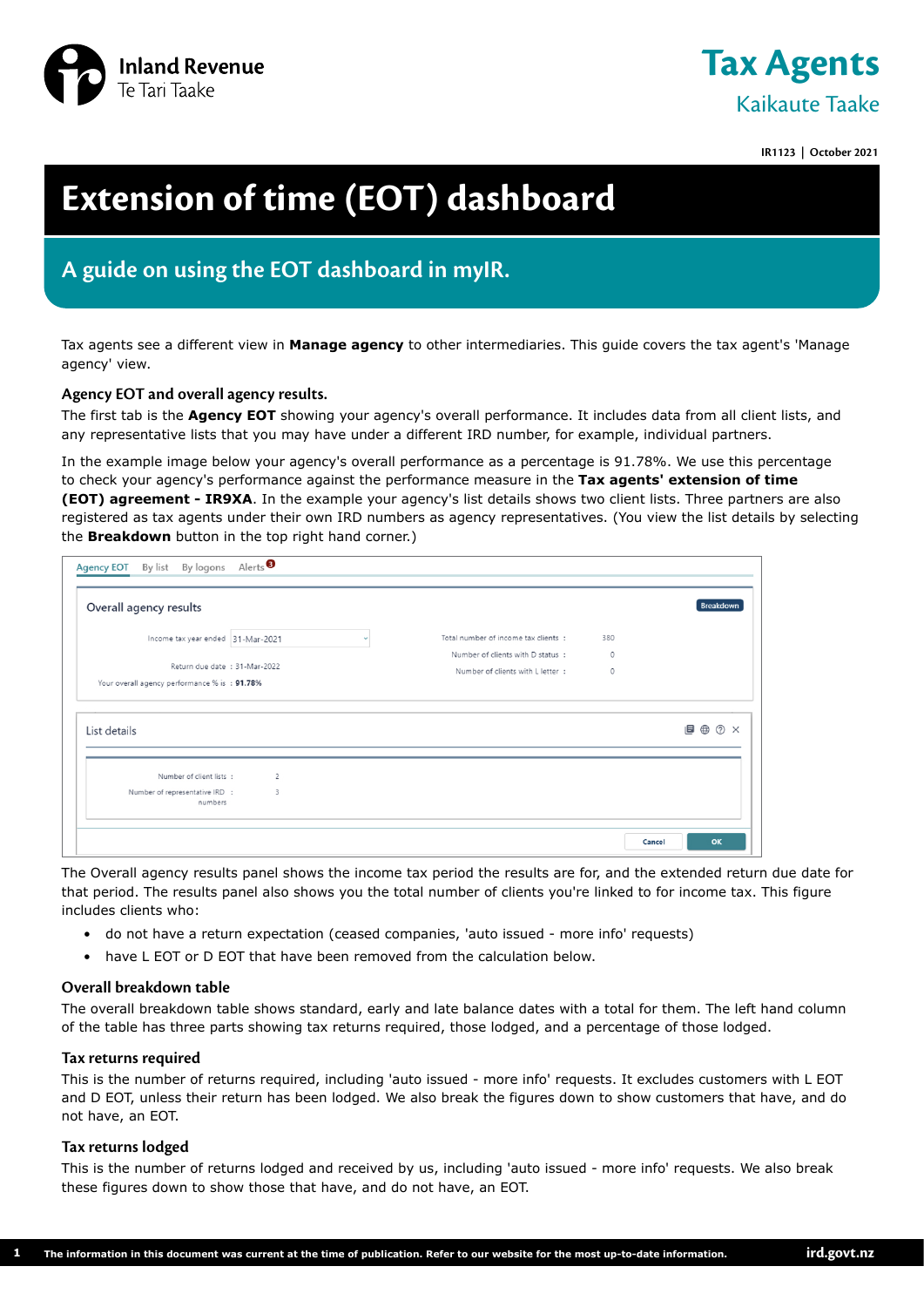# **Percentage of lodged tax returns**

This is a calculation that compares the above information. That's total returns with EOT we've received in comparison to the total returns with EOT that are required.

|                                   |          | Standard | Early | Late   | Total  |
|-----------------------------------|----------|----------|-------|--------|--------|
| Total income tax returns required |          | 220      | 0     | 155    | 375    |
|                                   | With EOT | 219      | ٥     | ٥      | 219    |
|                                   | No EOT   | 1        | Ō     | 155    | 156    |
| Total income tax returns lodged   |          | 201      | O     | 110    | 311    |
|                                   | With EOT | 201      | ٥     | ٥      | 201    |
|                                   | No EOT   | 0        | Ō     | 110    | 110    |
| Percentage lodged                 |          |          |       |        |        |
|                                   | With EOT | 91,78%   | 0.00% | 0.00%  | 91.78% |
|                                   | No EOT   | 0.00%    | 0.00% | 70.97% | 70.51% |

## **Client list tables**

The **Client lists** table will show the results for each of your client lists. You can see the performance percentage of each list and select each client to see the breakdown.

Any representative IRD numbers in the overall results show a combined performance percentage. For security reasons you cannot access representative client lists breakdowns from here. If you're authorised, log in under the web logon associated to the agency representative. You can then view the same dashboard and access the breakdown.

| <b>Client lists</b> |                                  |               |
|---------------------|----------------------------------|---------------|
| Client list ID      | Name                             | Performance % |
| 000-000-001         | WE SORT YOUR TAX LIMITED         | 94.23%        |
| 000-000-002         | PRIVATE LIST                     | 90.48%        |
|                     | Representative IRD number totals | 91.35%        |
|                     |                                  |               |

# **Client list ID**

When you select the **Client list ID** link you can view the results breakdown for that client. This is a filtered view of the results for that list. It only shows the results that represent a component of the overall agency performance percentage.

| <b>Client lists</b> |                                  |               |
|---------------------|----------------------------------|---------------|
| Client list ID      | Name                             | Performance % |
| 000-000-001         | WE SORT YOUR TAX LIMITED         | 94.23%        |
| 000-000-002         | PRIVATE LIST                     | 90.48%        |
|                     | Representative IRD number totals | 91.35%        |
|                     |                                  |               |

When you select the **Client list ID** link you can view the results breakdown. This provides a filtered view of the results for that list. The header will show that the results only represent a component of the overall agency performance percentage.

| <b>List EOT</b><br>Logons           | List details |                                      |    |  |
|-------------------------------------|--------------|--------------------------------------|----|--|
| Component of overall agency results |              |                                      |    |  |
| Income tax year ended 31-Mar-2021   |              | Total number of income tax clients : | 87 |  |
|                                     |              | Number of clients with D status :    | 0  |  |
| Return due date : 31-Mar-2022       |              | Number of clients with L letter :    | 0  |  |
| This list performance % is: 94.23%  |              |                                      |    |  |